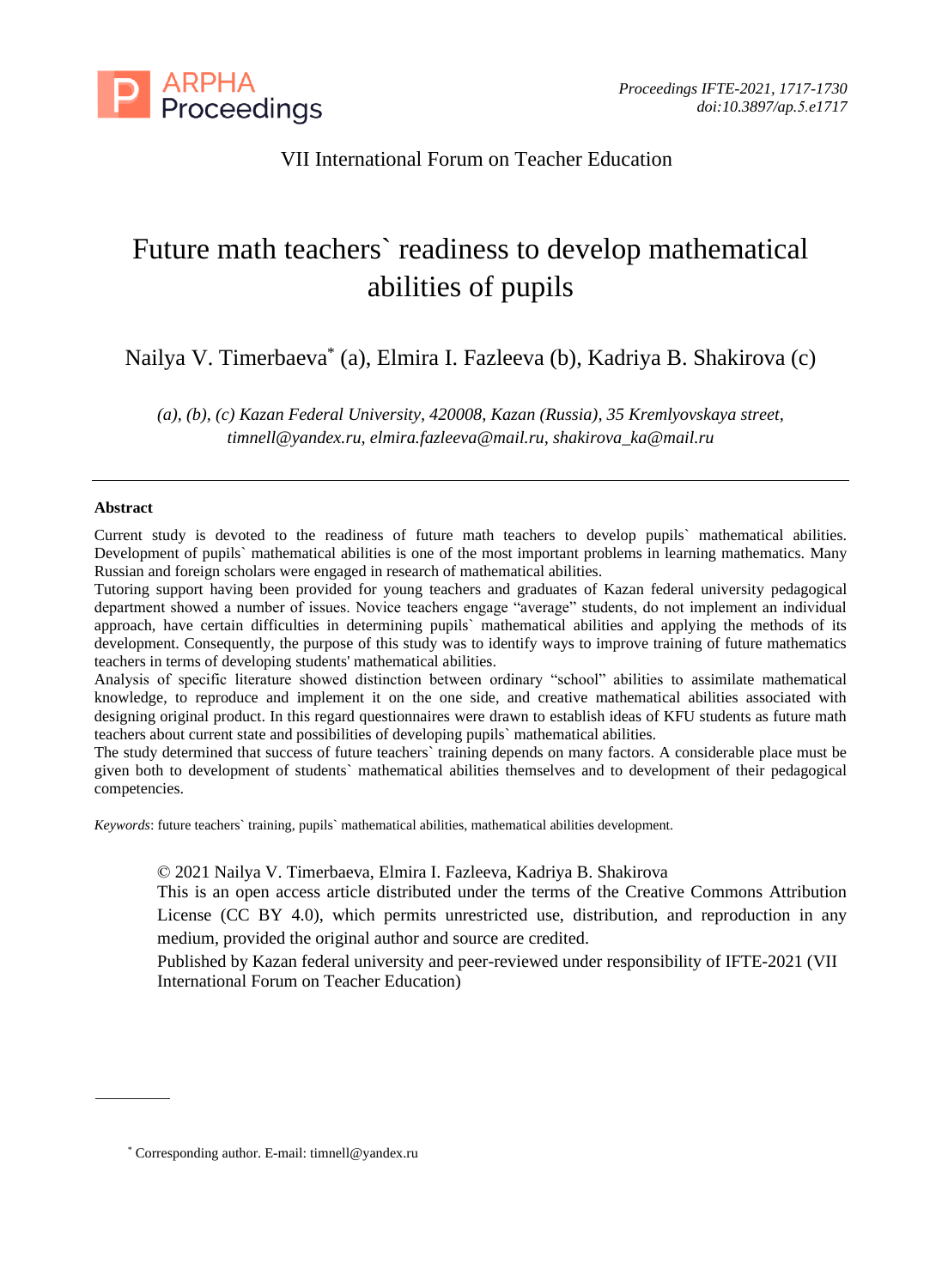#### **Introduction**

In modern realities, the most important task of teaching mathematics is development of students' abilities. Scientists such as Gusev V.A. (2003), Krutetsky V.A. (1968), Leites N.S. (2003), Teplov B.M. (1961), Yakimanskaya I.S. (2004) and others were engaged in the study of mathematical abilities. These abilities are closely related to learnability and intellectual properties that determine it as generalization, awareness, flexibility, stability, and independent thinking. For mathematical abilities development it is necessary to know the ways of its identifying and methods of its formation, to understand their structure and essence. (Matyushkin, 1991).

Tutoring support has been carried out for young teachers – graduates of Kazan federal university since 2015 (Shakirova, Fazleeva, Timerbaeva, 2020). Observations showed that beginning teachers had certain difficulties in performance related to: the content of Math discipline (insufficient level of generalization and systematization of mathematical knowledge, training of techniques, methods of action, algorithms), with means and methods of pedagogical influence on students (difficulties in setting and solving pedagogical problems, inability to take into account past mistakes, insufficient flexibility in modifying tasks during the lesson, inability to organize educational and cognitive activities of pupils); with individual psychological characteristics of the teacher (temperament, volitional qualities, emotional sphere, etc.); with insufficient reflection and low self-criticism. Young teachers do not consider the reasons for their failure, disadvantages of their own work, they are concentrated on a 'average" pupil, do not implement individual approach, they find it difficult to determine pupils` mathematical abilities and apply methods of its forming. A novice teacher is still unable to provide high-quality mastering of mathematical concepts, algorithms, properties and methods of action.

#### **Purpose and objectives of the study**

The primary purpose of this study was to determine the ways to improve future math teachers` training for developing pupils` mathematical abilities.

#### **Literature review**

A large number of Russian and foreign researchers were engaged in the study and development of mathematical abilities. We understand mathematical abilities as individual and psychological characteristics of human activity in studying and creative developing of mathematics.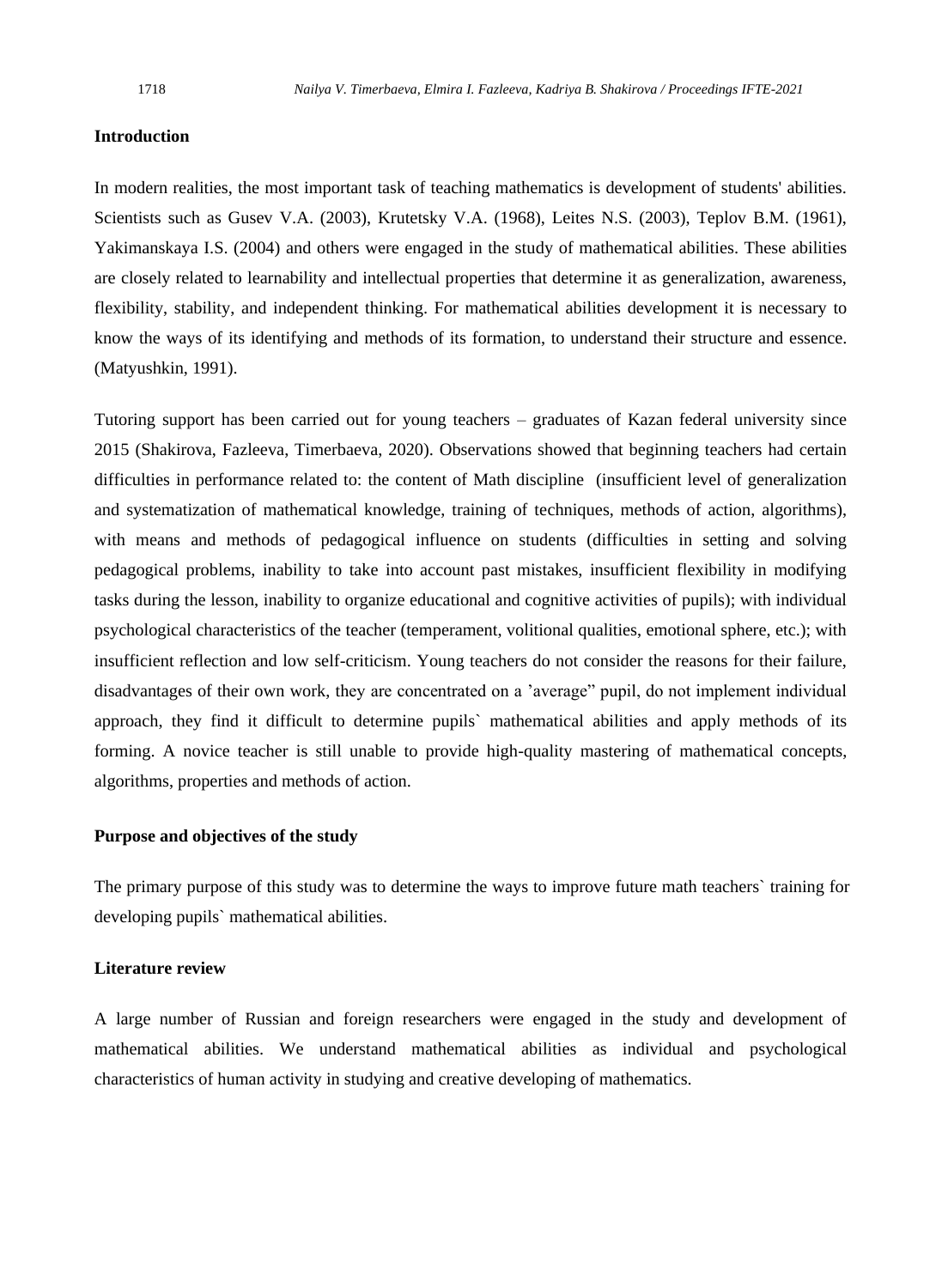Consequently, in the process of teaching schoolchildren it is necessary to develop natural inclinations of students (inclinations are innate, genetically determined features of the central nervous system or individual analyzers, which are prerequisites for development of abilities), bringing them to abilities that are already formed in performance (Druzhinin, 1999).

Morduhay-Boltovskiy (1988) in his works highlighted the following components of mathematical abilities:

- "strong memory", memory for "objects of the type which mathematics deals with", memory rather not for facts, but for ideas and thoughts;

- "wit", which is understood as ability to "embrace in one judgment" concepts from two loosely connected areas of thought, to find in what is already known and that is similar to given, to find similar in the most distant, seemingly, completely dissimilar objects;

- quickness of thought (speed of thought is explained by the work that unconscious thinking does to help the conscious one). Unconscious thinking, according to the author, proceeds much faster than conscious one.

A considerable number of works on this issue were published abroad. The possibility of developing mathematical abilities of a large number of students by solving non-standard and logical problems, using creative approaches to teaching was considered in works by Silver (1997). The study of Sriraman, Haavold and Lee (2013) is devoted to the study and differentiation of such concepts as "mathematical creativity", "mathematical giftedness", "mathematical ability". The work of Jonsson, Norkvist et al. (2014) is devoted to the choice of methods that contribute to development of creative mathematical reasoning of students. The use of dynamic mathematical programs in solving mathematical problems as an opportunity for the development of creative thinking of students was studied in works of Granberg and Olsson (2015).

Famous Soviet mathematician, world-renowned scientist, academician Kolmogorov (2001) distinguished the following basic mathematical abilities: 1) ability to transform skillfully complex letter expressions that do not fit standard rules, or, as mathematicians call it, computational (algorithmic) abilities; 2) geometric imagination, or geometric intuition; 3) art of consistent, correctly divided logical reasoning. He believed that different aspects of mathematical ability can occur in different combinations, usually appear quite early and require continuous exercise.

We agree with Soviet psychologist, specialist in the field of educational and developmental psychology Krutetkiy (1968) who reveals the essence of mathematical abilities as follows:

1. Ability to generalize mathematical objects, relationships, and actions.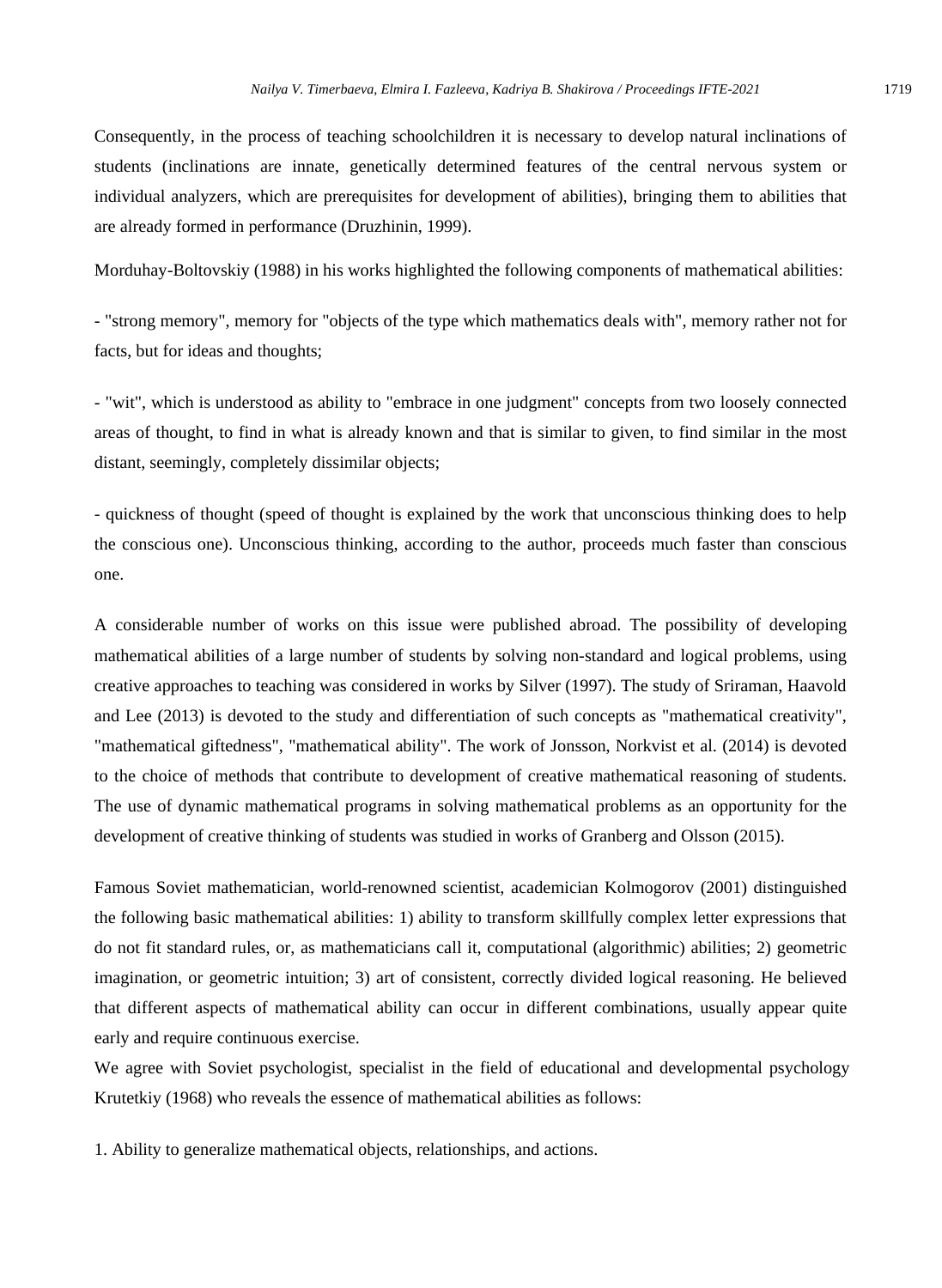2. Ability to curtail the process of mathematical reasoning and the system of corresponding actions.

3. Flexibility of thinking processes (free switching from one mental operation to another).

4. Striving for clarity, simplicity and cost-effectiveness of solutions of solution.

5. Reversibility of thinking process in mathematical reasoning (ability to switch quickly and freely from direct to reverse thought).

Thus, one should distinguish between ordinary "school" abilities for mastering mathematical knowledge, for their reproduction and independent application, and creative mathematical abilities associated with the independent creation of an original product. The article is focused on the "school" ability to master mathematical knowledge.

#### **Methodology**

The research study employed two types of methods: theoretical (analysis of pedagogical, psychological, scientific and methodological literature); and empirical (conversation, observation, questionnaire).

Based on analysis of specific literature the questionnaire was compiled to identify the presence of mathematical abilities in students and disclose their ideas about the possibility of developing such abilities in pupils. Questionnaire consists of mathematical and methodological parts. Research involved 148 participants. The study restricted its coverage to KFU 2<sup>nd</sup> and 4<sup>th</sup> year Bachelor of Pedagogical Department students and 1st year Master of Nikolai Lobachevsky Institute of Mathematics and Mechanics students, and also 1st year Bachelor of Pedagogical Department students from Leo Tolstoy Institute of Philology and Intercultural Communication.

Mathematical part of questionnaire involves following tasks available in 2 variants.

Table 1. Mathematical part of questionnaire.

| Variant 1                                           | Variant 2                                             |
|-----------------------------------------------------|-------------------------------------------------------|
| 1. Solve equation: $x^2 - 4x - 21 = 0$ .            | 1. Solve equation: $x^2 + 2x - 15 = 0$ .              |
| 2. Solve inequalities:                              | 2. Solve inequalities:                                |
| a) $4x^2 - 4x + 1 > 0$ , 6) $4x^2 - 4x + 1 \ge 0$ , | a) $9x^2 - 12x + 4 > 0$ , 6) $9x^2 - 12x + 4 \ge 0$ , |
| B) $4x^2 - 4x + 1 \le 0$ , r) $4x^2 - 4x + 1 < 0$ . | B) $9x^2 - 12x + 4 \le 0$ , r) $9x^2 - 12x + 4 < 0$ . |
| 3. Perform an action: $12\frac{1}{7} - \frac{5}{7}$ | 3. Perform an action: $13\frac{1}{7} - \frac{4}{8}$   |
| 4. Convert to degree measure: $\frac{11\pi}{12}$ .  | 4. Convert to degree measure: $\frac{7\pi}{15}$ .     |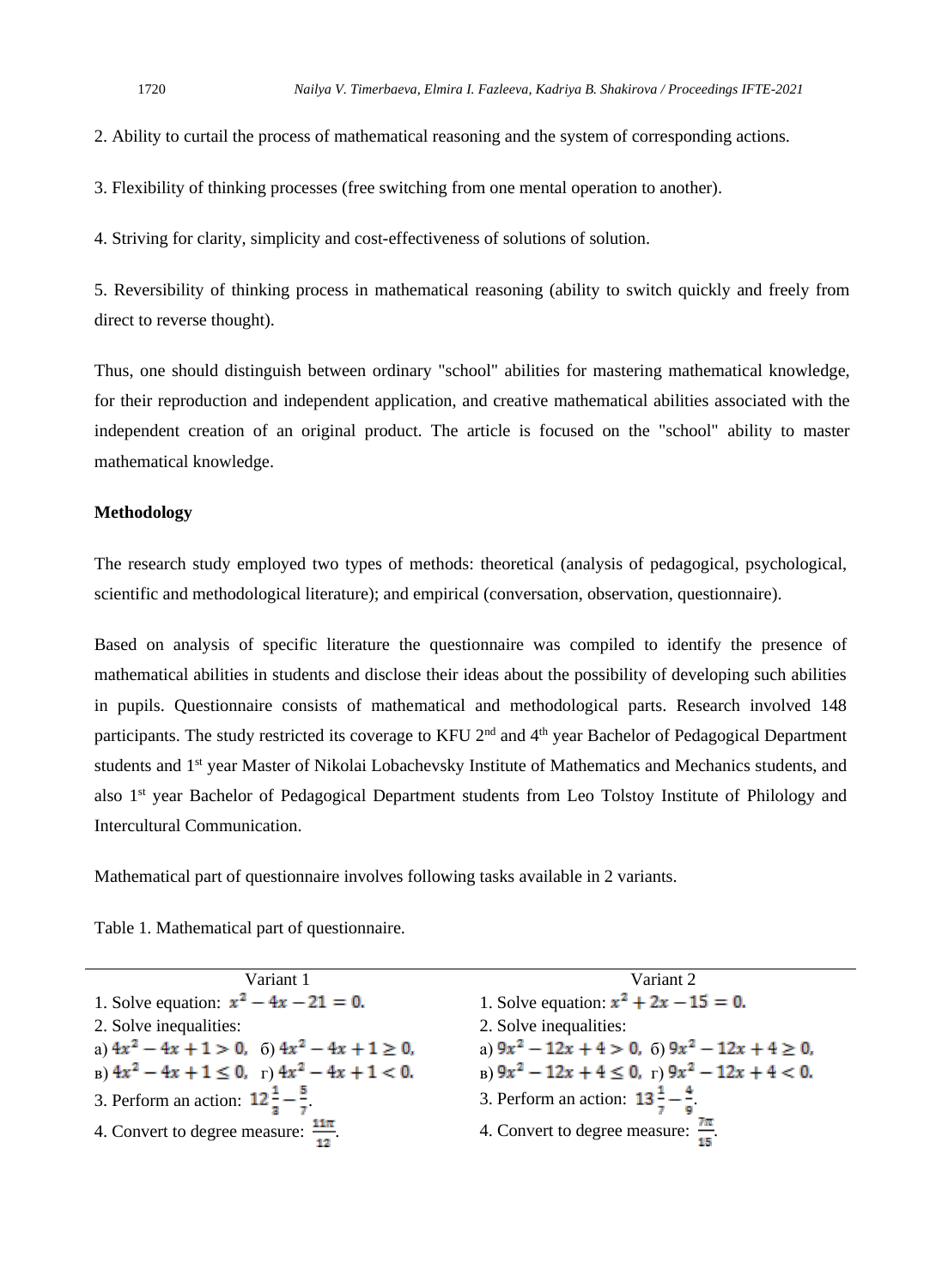Offered tasks in this part are aimed at identifying the presence of such mathematical abilities as ability to curtail the process of mathematical reasoning, flexibility of thinking processes, striving for clarity, simplicity and cost-effectiveness of solutions, ability to generalize mathematical actions.

It is necessary to decipher the essence of each of them.

*Ability to curtail the process of mathematical reasoning*:

- do not write out the formula in detail when calculating the discriminant of a quadratic equation with a negative intercept, for example, find immediately  $D = 16 + 84$ , a He  $D = 16 - 4 \cdot (-21)$ ;

- omit some mathematical actions, for example, convert mixed fractions to incorrect ones, bypassing the rule of decreasing by one integer part of the reduced fraction, in this case,  $12\frac{1}{2} - \frac{5}{7} = \frac{37}{2} - \frac{5}{7}$ , but not as in

the following case  $12\frac{1}{2} - \frac{5}{7} = 11\frac{4}{3} - \frac{5}{7}$ .

#### *Flexibility of thinking processes*:

- use Viet's theorem when finding the roots of a quadratic equation or apply the discriminant formula for an even second coefficient  $D_1 = 4 + 21$ ;

- pre-reduce fractions when calculating product, for example,  $\frac{7\pi}{15} = \frac{7 \cdot 180^{\circ}}{15} = 7 \cdot 12^{\circ}$ , a He  $\frac{7\pi}{15} = \frac{7 \cdot 180^0}{15} = \frac{1260^0}{15}.$ 

*Striving for clarity, simplicity and cost-effectiveness of solutions:*

- select a complete square immediately without calculating the discriminant  $4x^2 - 4x + 1 = (2x - 1)^2$ . *Ability to generalize mathematical actions*:

- when solving inequalities from the second task, use the same drawing, etc.

Methodological part was offered to  $3<sup>rd</sup>$ , 4<sup>th</sup> and  $5<sup>th</sup>$  year Bachelor and Master students. It consisted of 4 questions.

#### Methodological part

- 1. What criteria can be used to assess the presence of mathematical abilities?
- 2. How can you develop your math abilities?
- 3. How are mathematical abilities expressed?
- 4. How did your teacher develop your math abilities?

#### **Results**

Here are the results of the mathematical part of the tasks.

Table 2. Results of the mathematical part of the tasks.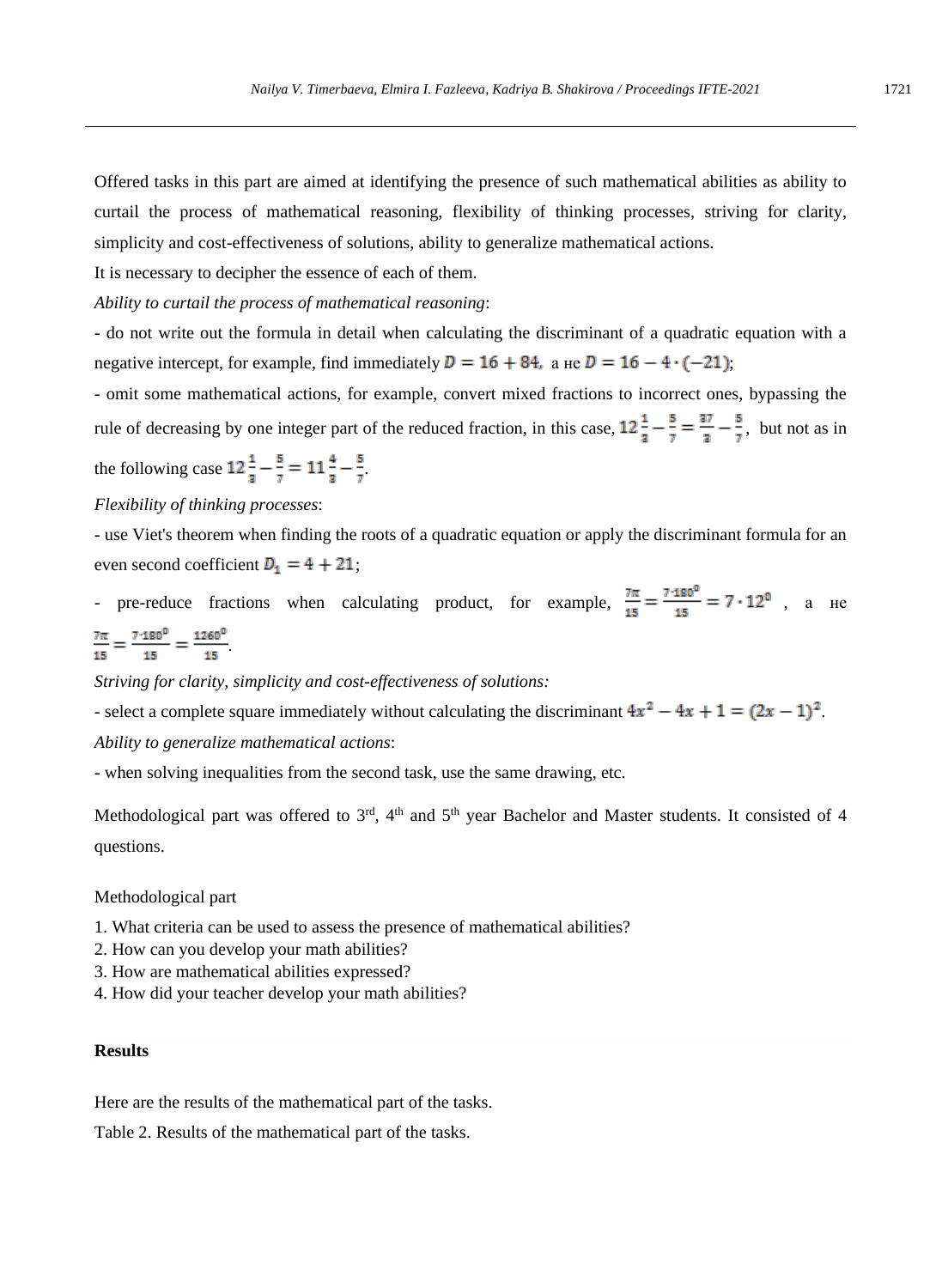|                                                  |    |          | Years, number of participants, % |                |     |                    |
|--------------------------------------------------|----|----------|----------------------------------|----------------|-----|--------------------|
| Components of mathematical abilities             | 1  | 2        | 3                                | $\overline{4}$ | 5   | students<br>Master |
| Use of Viet's theorem                            | 13 | 32       | 30                               | 29             | 6   | 40                 |
| Use of discriminant formula for an even second   | 6  | $\Omega$ | 15                               | 7              | 18  | 60                 |
| coefficient                                      |    |          |                                  |                |     |                    |
| Concise notation of discriminant formula         | 88 | 88       | 77                               | 71             | 64  | 60                 |
| Selection of complete square without calculating |    | 28       | 46                               | 43             | 36  | 60                 |
| discriminant                                     |    |          |                                  |                |     |                    |
| Solving inequalities                             | 88 | 88       | 70                               | 90             | 82  | 100                |
| Rational actions with mixed fractions            | 88 | 80       | 85                               | 93             | 91  | 80                 |
| Pre-reduce fractions when converting to degree   |    | 80       | 69                               | 86             | 100 | 40                 |
| measure                                          |    |          |                                  |                |     |                    |

Table 3. Students 'answers to the question "What criteria can be used to assess the presence of mathematical abilities?"

| 3rd year   | $\checkmark$ Logical thinking               | Fast verbal counting<br>✓                         |
|------------|---------------------------------------------|---------------------------------------------------|
|            | $\checkmark$ Developed imagination          | Ability to simplify                               |
|            | $\checkmark$ Acuteness                      | Ability to analyze                                |
|            | $\checkmark$ Interest for "Math" discipline | Ability to find answers to complex<br>✓           |
|            |                                             | mathematical questions                            |
|            |                                             | Strong memorization of material<br>✓              |
| $4th$ year | $\checkmark$ Logical thinking               | Fast verbal counting<br>✓                         |
|            | Critical thinking                           | Fast pace of solving tasks                        |
|            | $\checkmark$ Developed memory               | Fast mastering of material                        |
|            | $\checkmark$ Interest for "Math" discipline | Ability to solve non-standard tasks               |
|            |                                             | Resourcefulness when solving tasks                |
| $5th$ year | Logical thinking                            | Fast and correct counting<br>✓                    |
|            | Critical thinking                           | Ability to rationally solve tasks                 |
|            | Abstract thinking                           | Ability to analyze, structure, draw               |
|            | Spatial thinking                            | conclusions                                       |
|            | $\checkmark$ Interest for "Math" discipline | Ability to solve tasks of increased<br>✓          |
|            |                                             | complexity                                        |
|            |                                             | Ability to solve Olympiad tasks                   |
|            |                                             | Ability to think outside the box<br>✓             |
|            |                                             | Ability to see several approaches to solving<br>✓ |
|            |                                             | one task                                          |
| Master     | Rational thinking<br>$\checkmark$           | Fast mastering of material<br>✓                   |
| students   | $\checkmark$ Logical thinking               | High speed of solving tasks<br>✓                  |
|            | $\checkmark$ Critical thinking              | Fast and high-quality computational skills<br>✓   |
|            | Thinking outside the box                    | Ability to solve tasks of high complexity         |
|            |                                             |                                                   |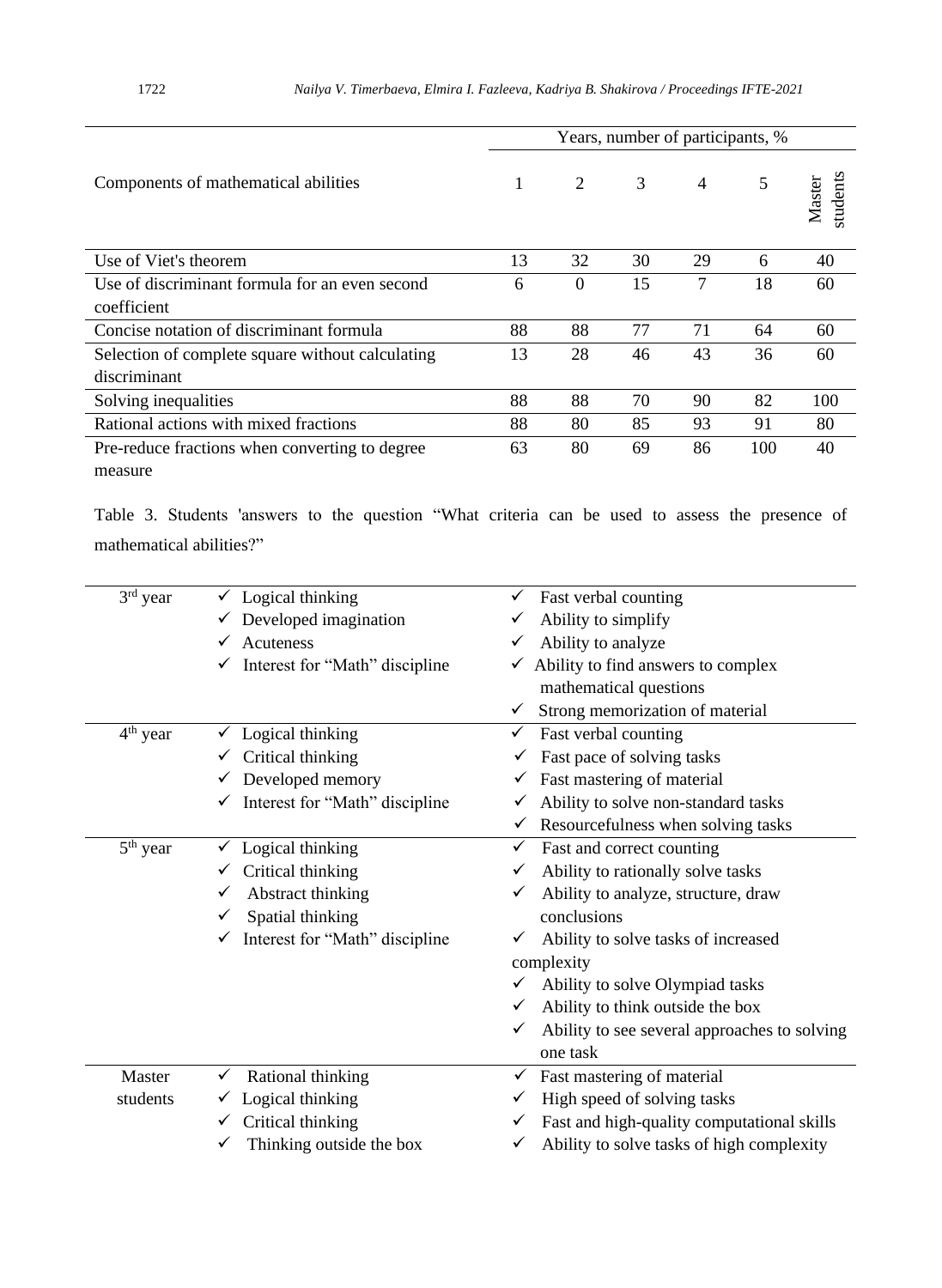- $\checkmark$  Ability to generalize and analyze ✓ Ability to understand abstract mathematical concepts
- $\checkmark$  Involvement into "Math" discipline
- $\checkmark$  Being active in lesson
- $\checkmark$  Willing to know more
- $\checkmark$  Ability to solve Olympiad tasks

Table 4. Students 'answers to the question "How can you develop your math abilities?"

| $3rd$ year | $\checkmark$ Solving a large number of tasks      | $\checkmark$<br>Conducting oral counting                  |
|------------|---------------------------------------------------|-----------------------------------------------------------|
|            | $\checkmark$ Solving smart tasks                  | Conducting additional classes in<br>✓                     |
|            | $\checkmark$ Using different methods to solve     | mathematics                                               |
|            | one task                                          | ✓<br>Using various games (logic, thematic                 |
|            | $\checkmark$ Self-training in solving             | games, chess)                                             |
|            | mathematical tasks                                | $\checkmark$<br>Attending math courses                    |
| $4th$ year | $\checkmark$<br>Solving of text tasks             | Using math games<br>✓                                     |
|            | Solving of logical tasks<br>$\checkmark$          | Using puzzles                                             |
|            | Solving of Olympiad tasks                         | Demonstration of fast counting techniques                 |
|            | $\checkmark$ Motivation of pupils                 | $\checkmark$ Interesting presentation of the topic        |
|            | Solving of non-standard tasks                     | $\checkmark$ Using IT technologies                        |
|            |                                                   | $\checkmark$ Attending math courses                       |
| $5th$ year | $\checkmark$ Statement and solving practically    | Using creative and non-standard<br>$\checkmark$           |
|            | significant tasks for pupil                       | approaches in teaching                                    |
|            | $\checkmark$ Solving tasks for development of     | Forming interest for "Math" discipline<br>✓               |
|            | logical thinking                                  | Implementing an individual approach<br>✓                  |
|            | $\checkmark$ Solving tasks for development of     | Interesting presentation of material<br>✓                 |
|            | creative thinking                                 | Extracurricular activities in mathematics<br>✓            |
|            | $\checkmark$ Solving a task in several ways       | Attending math courses<br>✓                               |
|            | $\checkmark$ Solving Olympiad tasks               | Participation in mathematical competitions,               |
|            | $\checkmark$ Solving tasks of different levels of | olympiads                                                 |
|            | difficulty                                        | Conducting<br>$\checkmark$<br>educational<br>mathematical |
|            |                                                   | games in elementary grades                                |
|            |                                                   | Attending popular science lectures<br>✓<br>in             |
|            |                                                   | mathematics                                               |
| Master     | Solving Olympiad and non-<br>✓                    | Forming interest for "Math" discipline<br>✓               |
| students   | standard tasks                                    | Conducting math courses                                   |
|            | Solving tasks for developing of<br>✓              | Conducting extra-curricular thematic<br>✓                 |
|            | spatial thinking                                  | mathematical activities                                   |
|            | Solving tasks of increased                        | Using educational logic games<br>✓                        |
|            | complexity                                        |                                                           |
|            | $\checkmark$ Reading various mathematical         |                                                           |
|            | literature                                        |                                                           |

Table 5. Students 'answers to the question "How are mathematical abilities expressed?"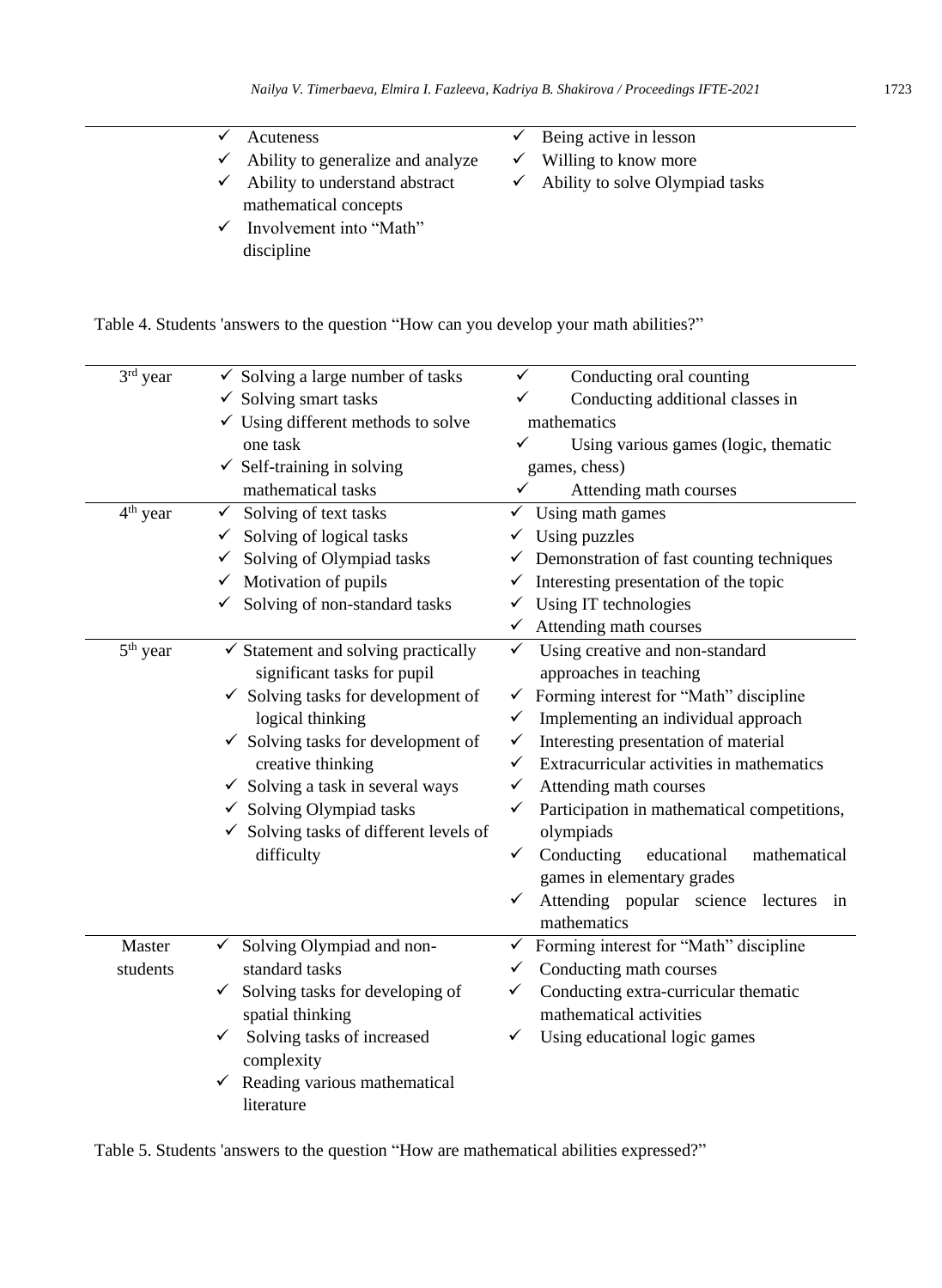| 3 <sup>rd</sup> year | $\checkmark$ In speed, accuracy, quality and conciseness of obtaining an answer to task                   |
|----------------------|-----------------------------------------------------------------------------------------------------------|
|                      | $\checkmark$ In ability to think according to the algorithm                                               |
|                      | $\checkmark$ In oral task solving (if a pupil solves well orally, then he has the ability)                |
|                      | $\checkmark$ In presentation of different ways of solving tasks                                           |
|                      | $\checkmark$ In ability to solve complex tasks                                                            |
| 4 <sup>th</sup> year | $\checkmark$ In ability to quickly and correctly reason                                                   |
|                      | $\checkmark$ In ability to quickly and easily calculate                                                   |
|                      | $\checkmark$ In ability to think logically                                                                |
|                      | $\checkmark$ In ability to solve tasks of increased difficulty                                            |
|                      | $\checkmark$ In ability to think non-standard                                                             |
|                      | $\checkmark$ In ability to think abstractly                                                               |
| $5th$ year           | $\checkmark$ In deliberate and well-grounded decisions                                                    |
|                      | $\checkmark$ In ability to think logically                                                                |
|                      | $\checkmark$ In an effort to solve complex tasks                                                          |
|                      | $\checkmark$ In ability to omit some elementary facts in the chain of reasoning as a matter of course, to |
|                      | do some of the operations in the head without detailed notes                                              |
|                      | $\checkmark$ In error-free execution of various types of mathematical operations                          |
|                      | $\checkmark$ In ability to quickly solve examples in the head                                             |
|                      | $\checkmark$ In ability to foresee the solution of a mathematical task                                    |
|                      | $\checkmark$ In ability to solve tasks in non-standard ways                                               |
|                      | $\checkmark$ In spatial thinking                                                                          |
|                      | $\checkmark$ In ability to apply existing knowledge in a new situation (in new conditions)                |
| Master               | $\checkmark$ In child's passion for mathematics                                                           |
| students             | $\checkmark$ In ability to think logically and abstractly                                                 |
|                      | $\checkmark$ In ability to see different ways of solving one task and to choose the most rational of      |
|                      | them                                                                                                      |
|                      | $\checkmark$ In ability to think critically                                                               |
|                      | $\checkmark$ In developed spatial thinking                                                                |
|                      | $\checkmark$ In resourcefulness when solving tasks                                                        |
|                      | $\checkmark$ In ability to abstract                                                                       |

Table 6. Students 'answers to the question "How did your teacher develop your math abilities?"

| $3rd$ year |              | Solving Olympiad tasks                                                                 |
|------------|--------------|----------------------------------------------------------------------------------------|
|            |              | Conducting extracurricular activities                                                  |
|            | ✓            | In the classroom, I gave interesting historical information about the concepts studied |
| $4th$ year |              | $\checkmark$ Various mathematical competitions                                         |
|            |              | Verbal counting                                                                        |
|            | ✓            | Self-composing a task according to the proposed drawing                                |
|            | $\checkmark$ | Various logic games                                                                    |
|            |              | Solving Olympiad tasks                                                                 |
| $5th$ year |              | $\checkmark$ Solving logic tasks                                                       |
|            |              | $\checkmark$ Collected volumetric figures from paper (origami)                         |
|            |              | $\checkmark$ Solving tasks in 3-4 different ways                                       |
|            |              | Applied game technologies                                                              |
|            |              |                                                                                        |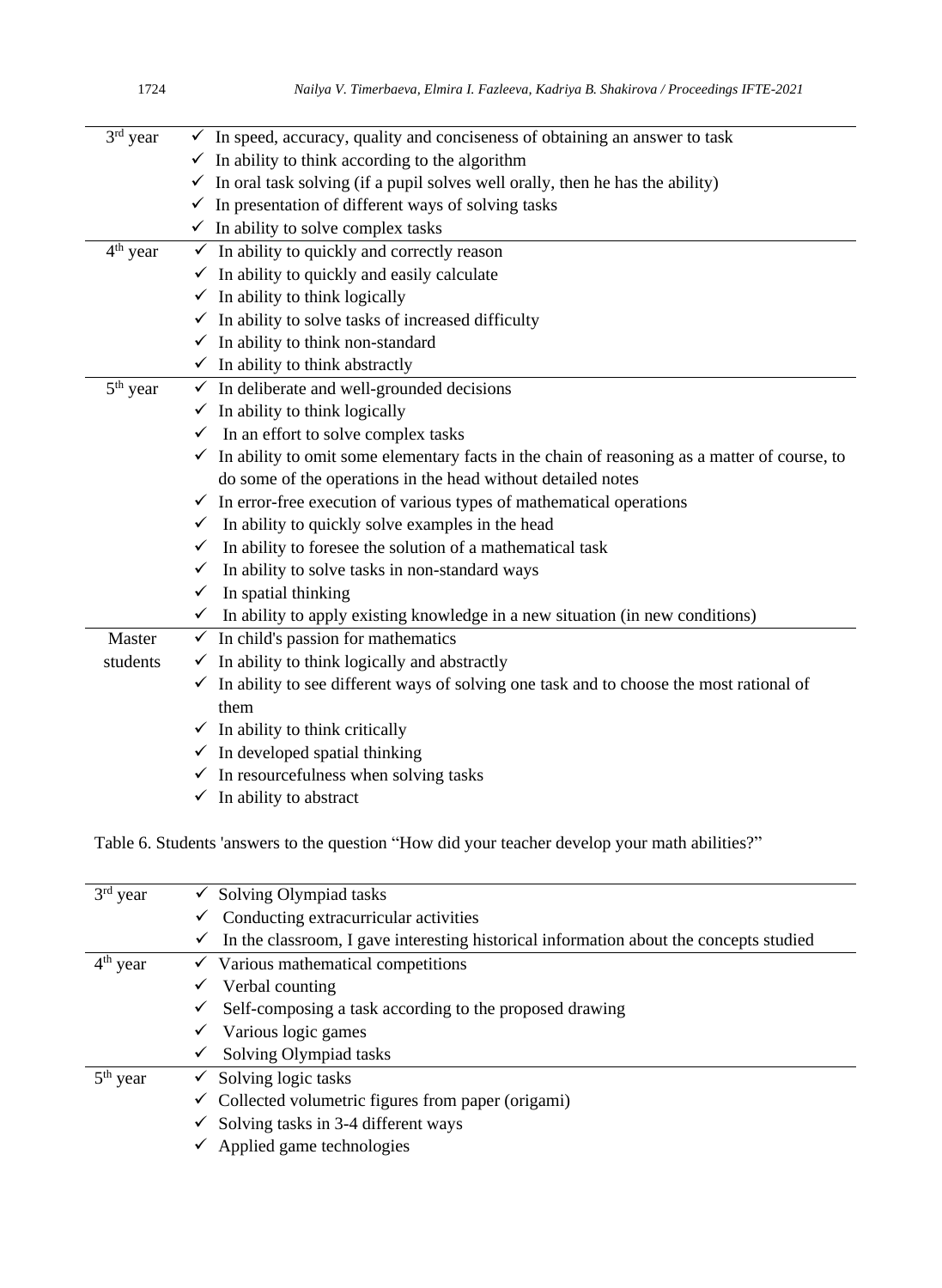|          | $\checkmark$ Used the method projects in teaching mathematics                              |
|----------|--------------------------------------------------------------------------------------------|
|          | $\checkmark$ Conducted electives in mathematics                                            |
|          | $\checkmark$ In grades 5-6 conducted a course in visual geometry, which contributed to the |
|          | development of spatial thinking                                                            |
|          | $\checkmark$ Conducted "lessons of one task"                                               |
|          | $\checkmark$ Prepared for the Olympiads                                                    |
| Master   | $\checkmark$ Solving logic tasks                                                           |
| students | $\checkmark$ Solving mathematical crosswords                                               |
|          | $\checkmark$ Solving tasks of increased complexity                                         |
|          | $\checkmark$ Solving tasks by non-standard methods                                         |
|          |                                                                                            |

 $\checkmark$  Preparing for Olympiads (solving Olympiad tasks)

#### **Discussion**

Analysis of the mathematical part of questionnaires shows that, although there is no purposeful work on special development of mathematical abilities (there are no courses devoted to the study of mathematical abilities of students and their development), students studying at the Faculty of Mathematics gradually and steadily develop these abilities. For some students curtailing the process of mathematical reasoning, generalizing mathematical actions, striving for rational calculations and solutions, search for several ways to solve one problem and for different cases of one problem is irrelevant since this was not paid attention to at school. In the process of studying special and methodological disciplines, these abilities of students develop. In independent academic performance, they, in turn, will develop the mathematical abilities of pupils.

Indeed, in the process of acquiring mathematical knowledge, skills and abilities, mathematical memory, ability to geometric representations, ability to think logically, etc. develop.

1. Capable pupils can independently carry out generalization based on the analysis of one phenomenon, i.e. a specific task is considered by them as an element of a specific class of similar tasks. Getting started with the equation:  $\sin\left(x + \frac{\pi}{4}\right) = \frac{1}{2}$ ,  $\sin 3x \cos 2x - \sin 2x \cos 3x = \frac{\sqrt{2}}{2}$ , they immediately understand that they have the simplest trigonometric equations in front of them. The rest of pupils should be leaded to such a generalization by teacher, with the help of a series of appropriately composed tasks.

2. A general algorithm for solving problems of a certain type should be gradually developed. For example, equality to zero of each of the factors of a product equal to zero (while maintaining their meaning). The equation  $(\sin^2 x - 3\sin x - 5) \cdot \sqrt{-\cos x} = 0$  is replaced by an equivalent set  $\begin{cases} \sin^2 x - 3\sin x - 5 = 0, \\ \cos x = 0 \end{cases}$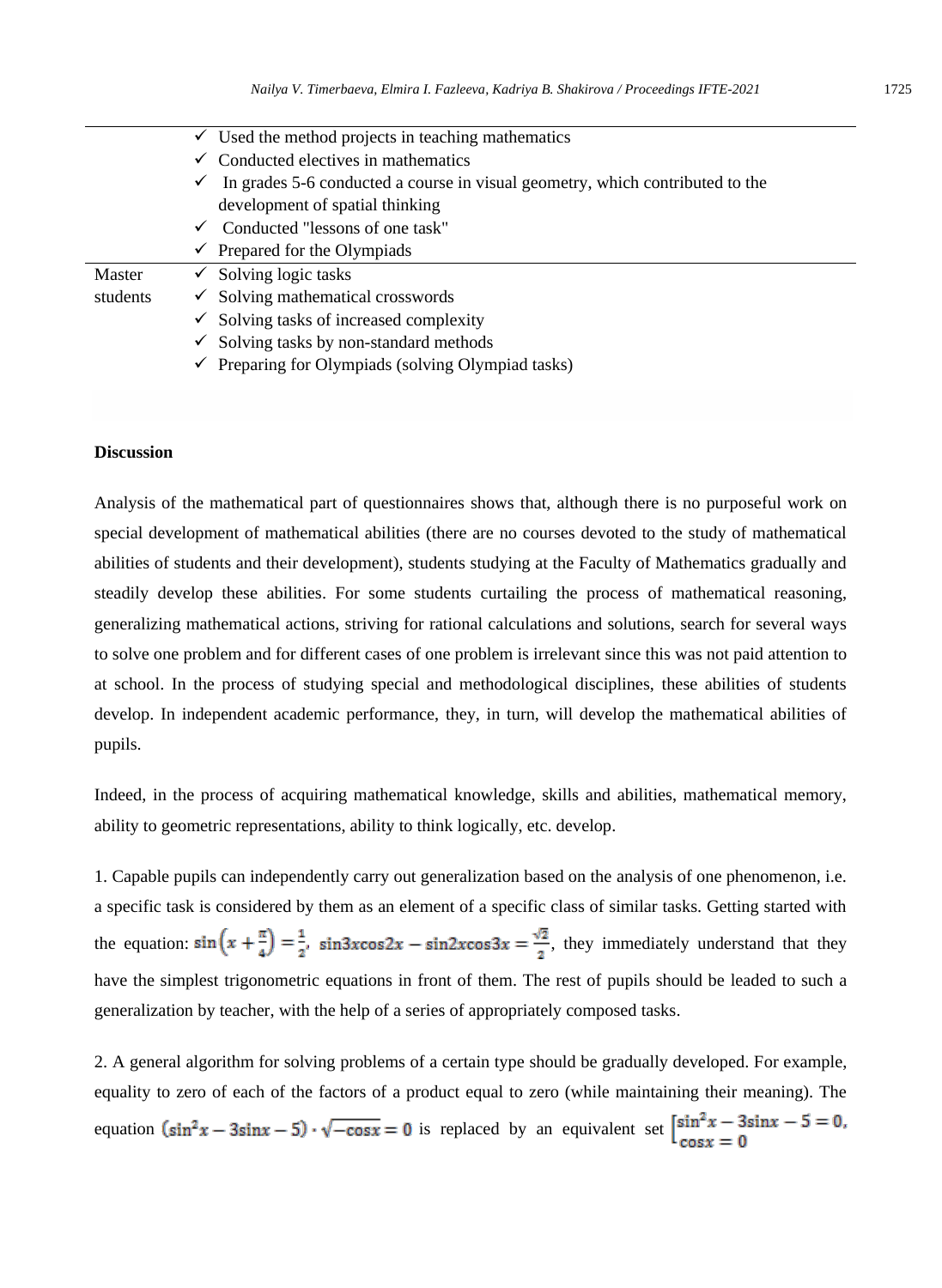with fulfillment of condition  $\cos x \leq 0$ .

3. Generalization should be carried out not only quickly, but also widely. Pupils can find essential and common in particular, hidden commonality in seemingly different mathematical objects. For example, in the logarithmic equation  $3lg^2 x + 5lgx - 7 = 0$  or in exponential equation  $3^{2x+1} + 5 \cdot 3^x - 7 = 0$  they see ordinary quadratic equation  $3x^2 + 5x - 7 = 0$ . If this does not happen, then teacher purposefully leads pupils to such a generalization.

4. Methods of solution (solution of atypical non-standard problems) are generalized. For example, finding the radius of a sphere inscribed in a triangular pyramid is reduced to finding the radius of a circle inscribed in a triangle.

Thus, the generalization of mathematical objects, quantitative and spatial relations, actions is gradually being carried out. It can even be said that the ability to generalize generalizations develops, since mathematical symbols, numerical expressions are already products of generalization themselves.

5. Students gradually acquire the ability to vary modes of action, easily switch from one way to another.

Analysis of methodological part of the questionnaires indicates that students have an intuitively correct idea of structure of mathematical abilities, possible methods and forms of organizing work to identify and develop such abilities in pupils. This confirms the point of view of a specialist in the field of mathematics and pedagogy Gnedenko (1991), who believed that "mathematical abilities is much more common than we usually think." But they manifest themselves when pupils are involved in creative, constructive activity. Here, the personality of a teacher comes to the fore, having sufficient competence to identify and develop the abilities of his students.

### **Conclusion**

In the light of the findings of the study, the following recommendations were drawn for future math teachers on developing pupils` mathematical abilities. These guidelines contain professional and psychological components. Revealing the essence of professional component teacher should:

- to know mathematics well (definitions, theorems, rules, methods of solution and proof, etc.);

- to have a wide erudition in order to use capabilities of Mathematics discipline, its connection with the surrounding reality. Show harmony, beauty and logic of mathematical reasoning. Uncover unexpected possibilities of applying certain mathematical facts;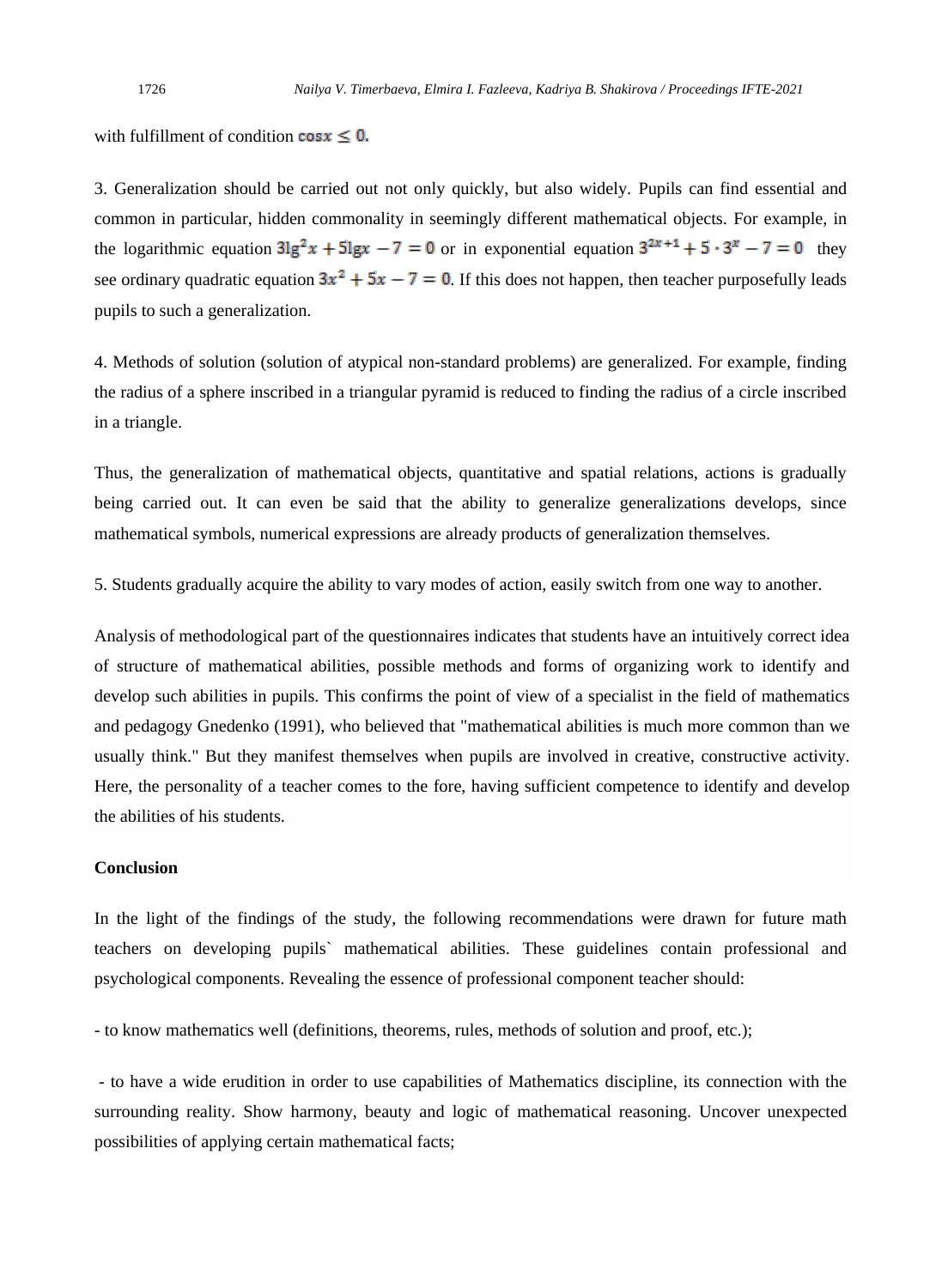- stimulate pupils' interest in mathematics, increase their motivation for learning, creating a situation of success in solving mathematical problems and stimulating independent educational and cognitive activity of all pupils;

- since the mathematical style of reasoning is inherent in laconicism, pupils should be taught to perform mathematical actions in the most rational ways, while correctly using mathematical symbols;

- future teachers of mathematics should understand that abilities are not given from birth, but develop gradually. Only inclinations are innate. Therefore, it is necessary to develop these inclinations, at best bringing them to abilities;

- all pupils should be developed the ability to master school mathematics course, identify pupils with inclinations for the development of a high level of mathematical abilities;

- development of mathematical abilities is possible only with an appropriate level of development of mathematical memory, therefore, due attention should be paid to this aspect. Conduct regular work on understanding and memorizing methods for solving problems, reasoning schemes, proofs of theorems and statements. At the same time, it should be borne in mind that capable students can independently isolate the element necessary for memorization, while the rest should pay attention to it, emphasize it, and return to it repeatedly;

- not to transfer knowledge in a finished form, create problem situations, rely on subjective experience of pupils, use the method of "expedient tasks";

- pay more attention to independent and research work in the classroom, implement an individual approach;

- when solving new, non-standard problems, avoid negative assessments that have an adverse effect on the student's personality and thereby inhibit the development of mathematical abilities;

- gradually complicate the proposed tasks, provoke the risks of making erroneous decisions, possibility of multiple choice of the course of reasoning, thereby bringing pupils to a higher level - ability to scientific mathematical creativity.

In order to deepen psychological component of training of future mathematics teachers it is necessary to pay attention to the following aspects: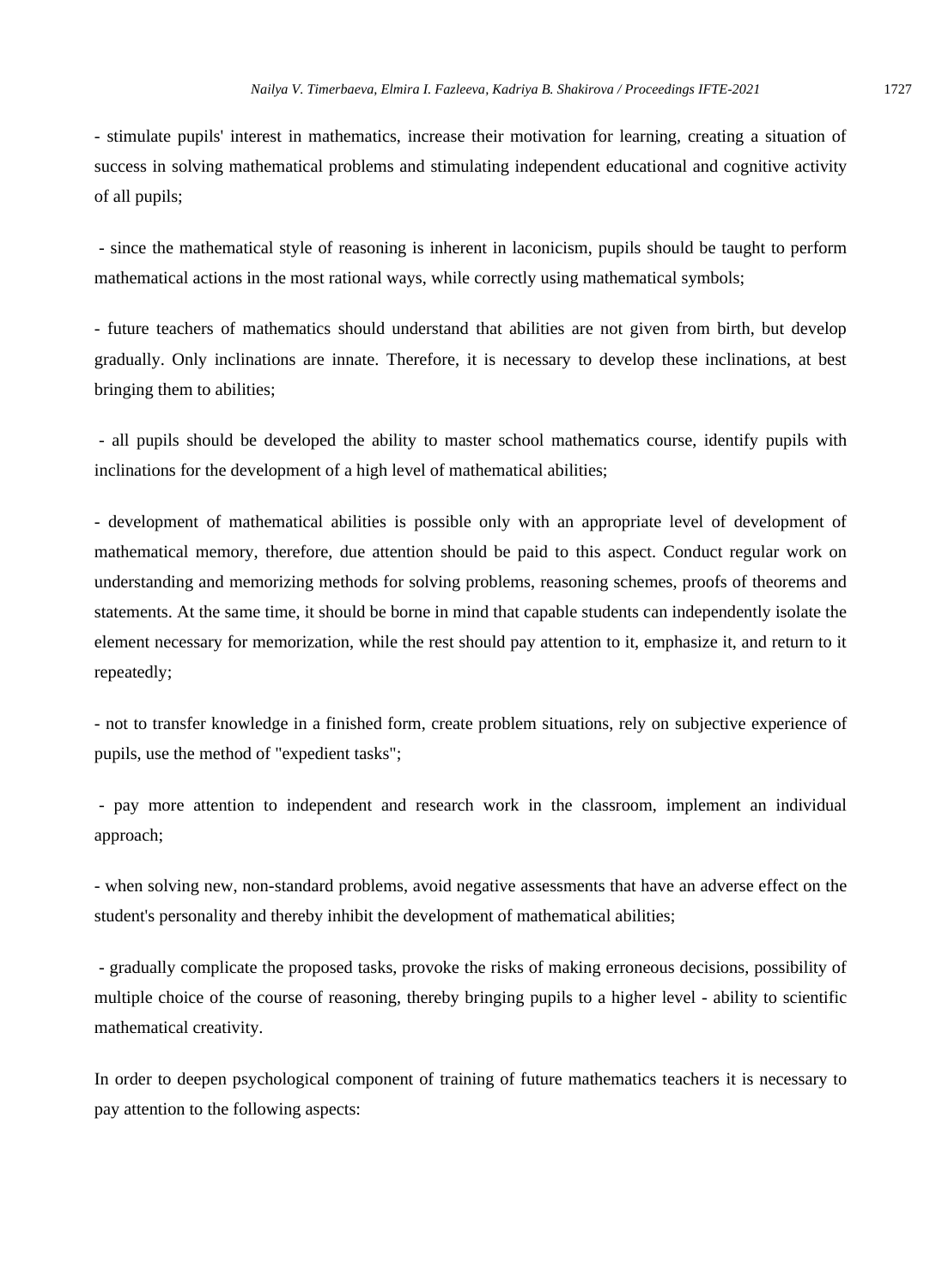- development of motivational sphere (take into account not only the attractive aspects of the teaching profession, but also realize the significance of its social mission);

- development of volitional sphere (duty, responsibility, discipline);

- development of emotional sphere (feelings of satisfaction and pleasure from working with children, feelings of joy from achieving psychological well-being, and therefore a successful final result);

- development of personality traits necessary for the teaching profession (confidence in the necessity of the chosen profession, pride in the future generation, etc.);

- development of tolerance for criticism in general and in one's own address. Ability to accept someone else's, different from his own, point of view.

It is obvious that success of process of training future teachers for work on development of mathematical abilities depends on many factors. A considerable place in it must be given both to the development of the mathematical abilities of the students themselves and to the development of their pedagogical competencies.

In this regard, it is considered expedient to increase the volume of practical lessons on solving problems of increased complexity, improve methodology for conducting such lessons, develop special courses "Theory of mathematical abilities", "Development of pupils` mathematical abilities ", etc.

During the classes it is necessary to teach students to select non-standard problems (logical, geometric, combinatorial, problems with parameters). Their attention should be paid to the fact that at first teacher examines standard tasks with pupils, checking the availability of necessary subject knowledge and skills on a specific topic. Further, he considers the tasks, when pupils master new theoretical or practical material, accompanying the training with a system of prompts and instructions. After that, he offers tasks for the application of facts obtained by pupils at the second stage. And in conclusion, he gives a task to students to independently compose and solve similar problems.

It is also necessary to pay attention to emotional component of classes, positive emotions should prevail among students. The optimistic component of their future academic performance should become the main one.

We believe that described system of work with future teachers to develop pupils` mathematical abilities, carried out at KFU Nikolai Lobachevsky Institute of Mathematics and Mechanics should bring its results.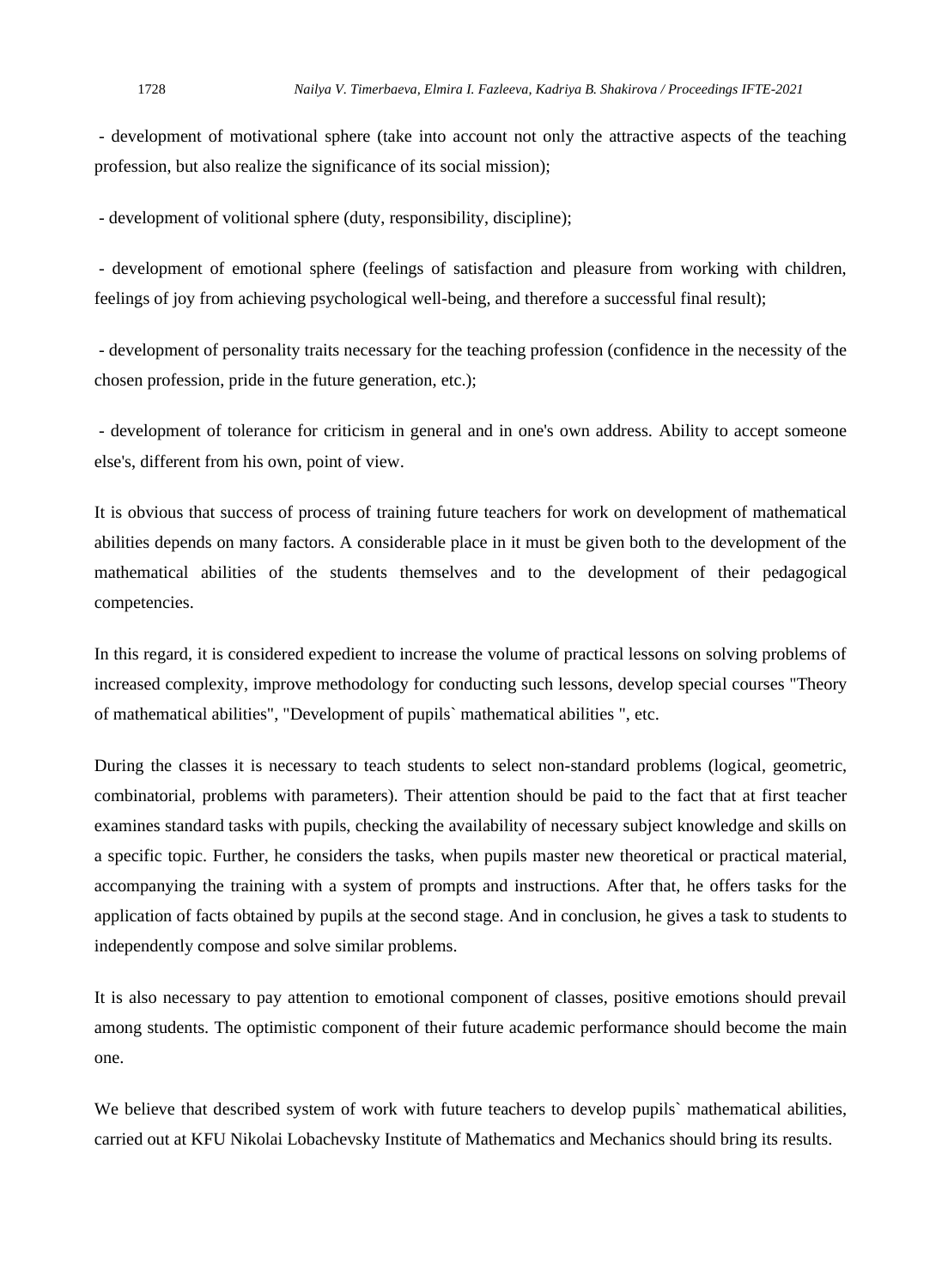#### **References**

Druzhinin, V.N. (1999). *Psychology of general abilities.* Saint-Petersburg: Piter.

- Granberg, C., & Olsson, J. (2015). ICT-supported problem solving and collaborative creative reasoning: Exploring linear functions using dynamic mathematics. *Journal of Mathematical Behaviour, 37,* 48-62.
- Gnedenko, B.V. (1991). Development of thinking and speech in studying mathematics. *Mathematics at school, 4*, 3-9.
- Gusev, V.A. (2003). *Psychological and pedagogical bases of studying math.* Moscow: Verbum-Moscow: Academy.
- Jonsson, B., Norqvist, M., Liljekvist, Y., & Lithner, J. (2014). Learning mathematics through algorithmic and creative reasoning. *Journal of Mathematical behaviour, 36,* 20-32.
- Kolmogorov, A.N. (2001). *About mathematical abilities. Mathematics: Tutorial on history, methodology, didactics.* Moscow: Izd-vo URAO. 239-243.
- Krutetkiy, V.A. (1968). *Psychology of pupils` mathematical abilities.* Moscow.
- Leites, N.S. (2003). *Age endowments and individual differences: selected psychological works.* Voronezh: MODEK; Moscow: MPSI.
- Matyushkin, A.M. & Yakovleva, E.L. (1991). Teacher for gifted. *Social movements and social activity of youth. Proceedings of the All-Union Scientific Conference,* 192-202.

Morduhay-Boltovskiy, D.D. (1988). *Philosophy. Psychology. Mathematics.* Moscow: Serebryanye niti.

- Silver, E. (1997). Fostering creativity through instruction rich in mathematical problem solving and problem posing. *ZDM – The International Journal on Mathematics Education, 29*(3), 75-80.
- Sriraman, B., Haavold, P., & Lee, K. (2013). Mathematical creativity and giftedness: A commentary on and review of theory. *ZDM – The International Journal on Mathematics Education, 45*(2), 215-225.
- Shakirova, K.B., Fazleeva, E.I., & Timerbaeva, N.V. (2020). Beginning Math Teachers` Support. *ARPHA Proceedings IFTE-2020, 3,* 2263-2274.